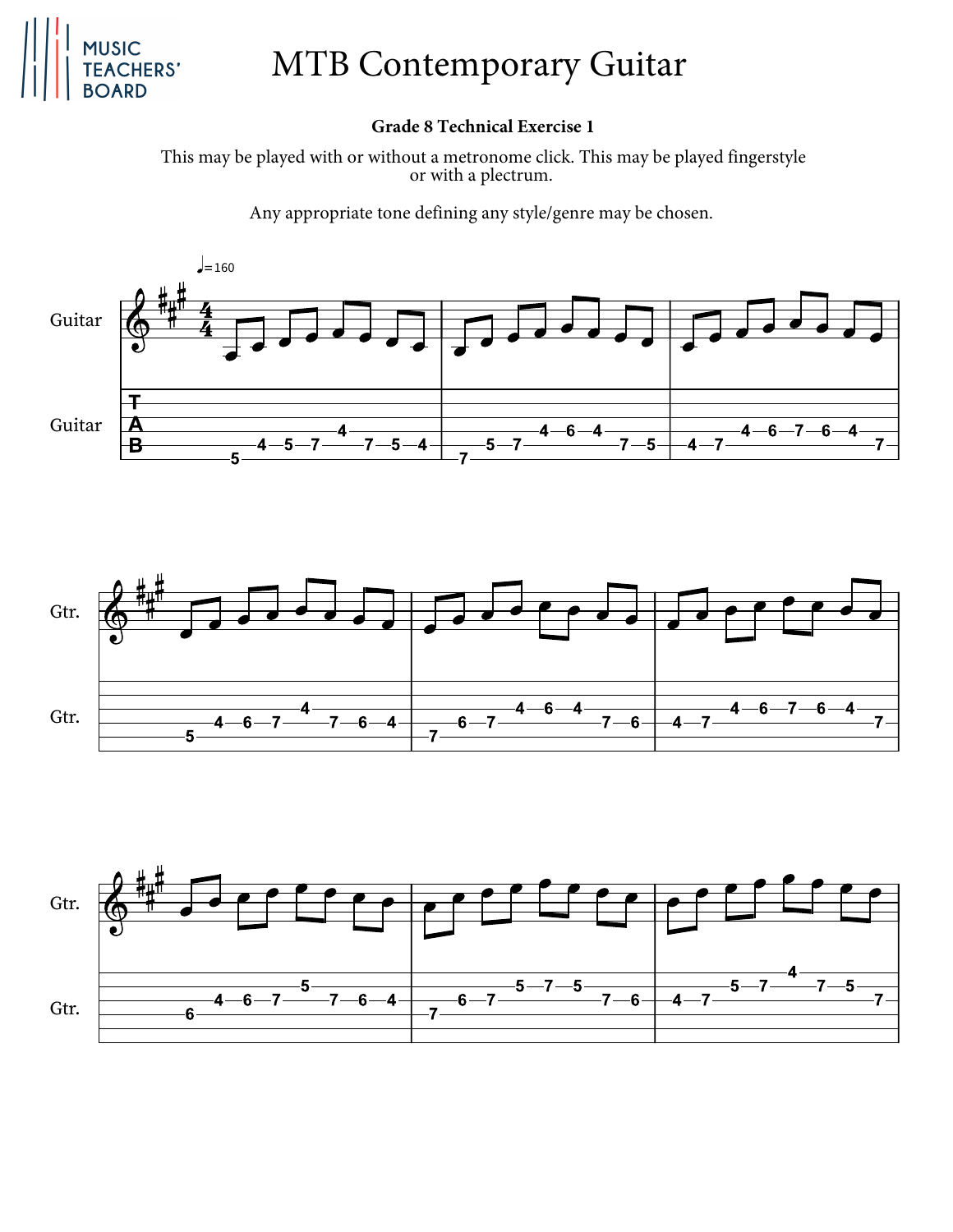





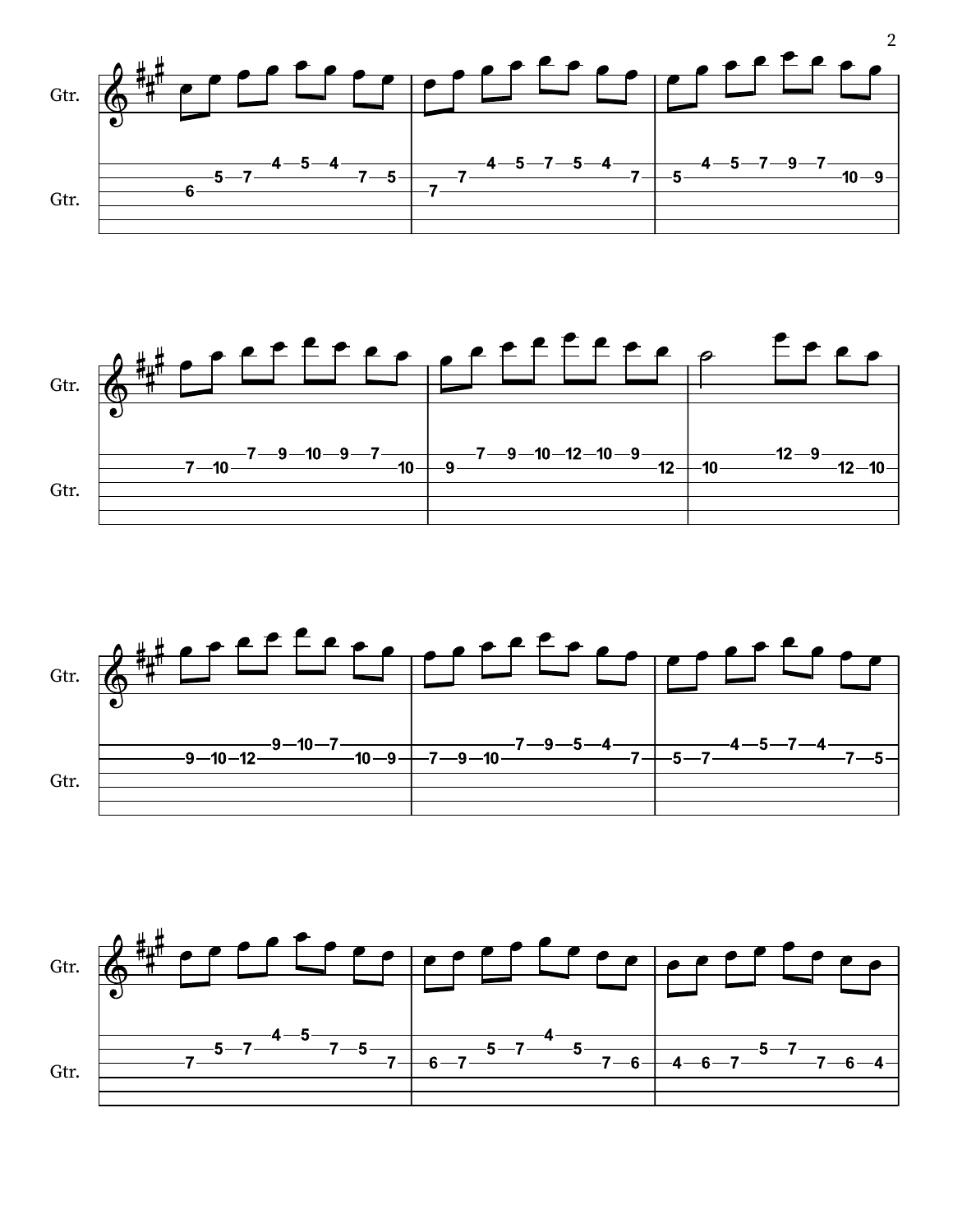





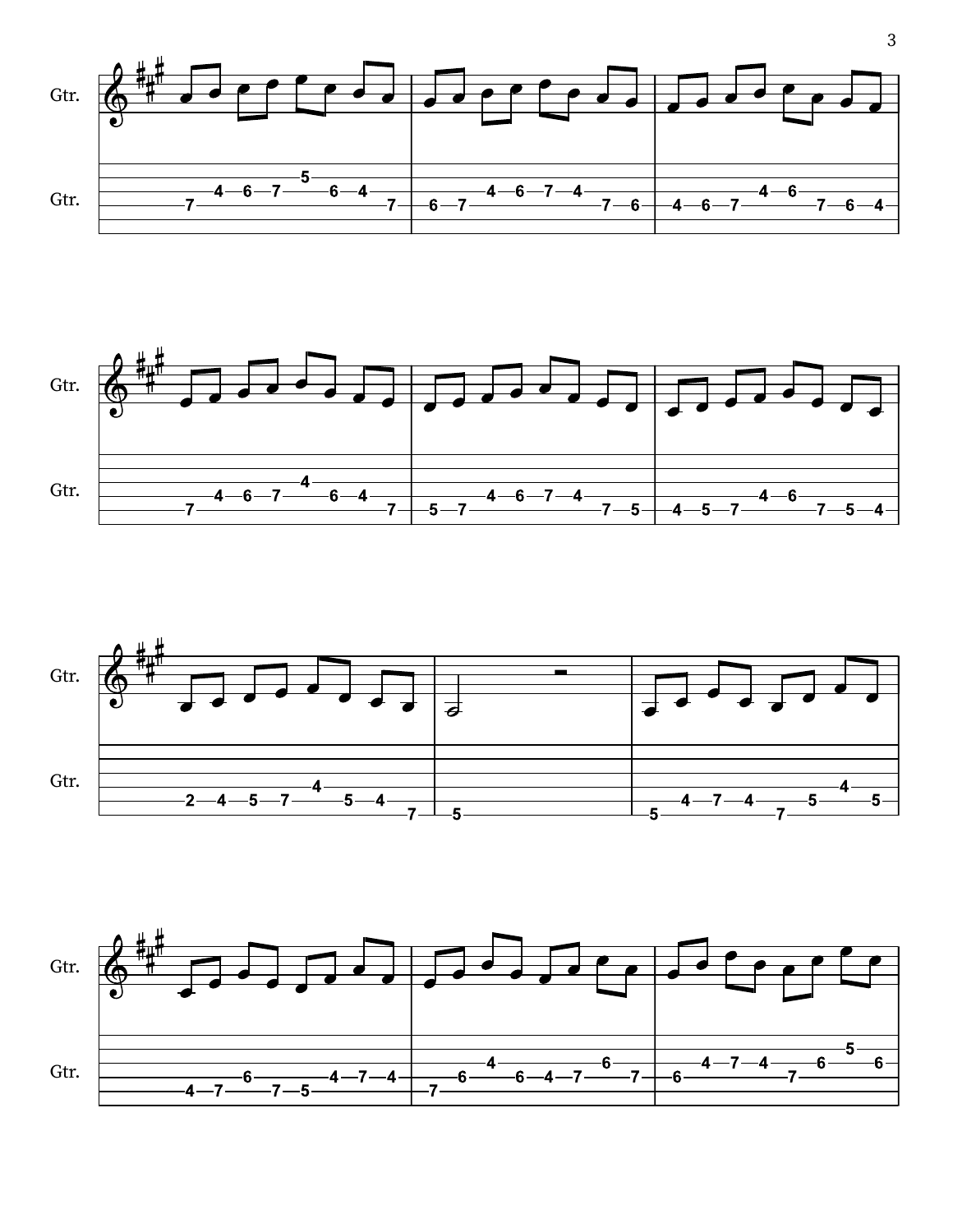







4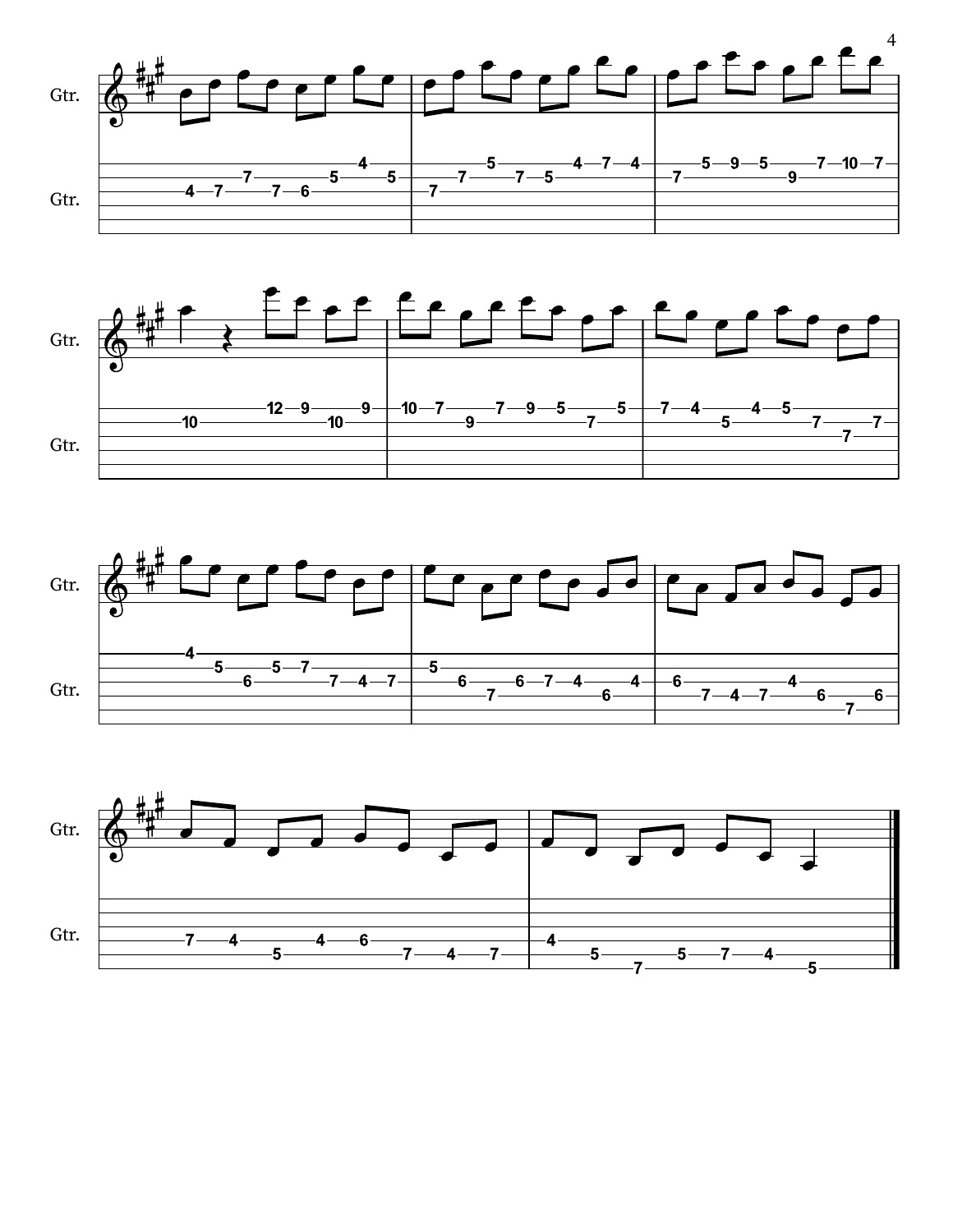### **Grade 8 Technical Exercise 2**

This may be played with or without a metronome/click. This may be played fingerstyle or with a plectrum. After playing the notated bars the entire exercise is to be transposed into D minor and D diminished, 22 bars to be presented in total.

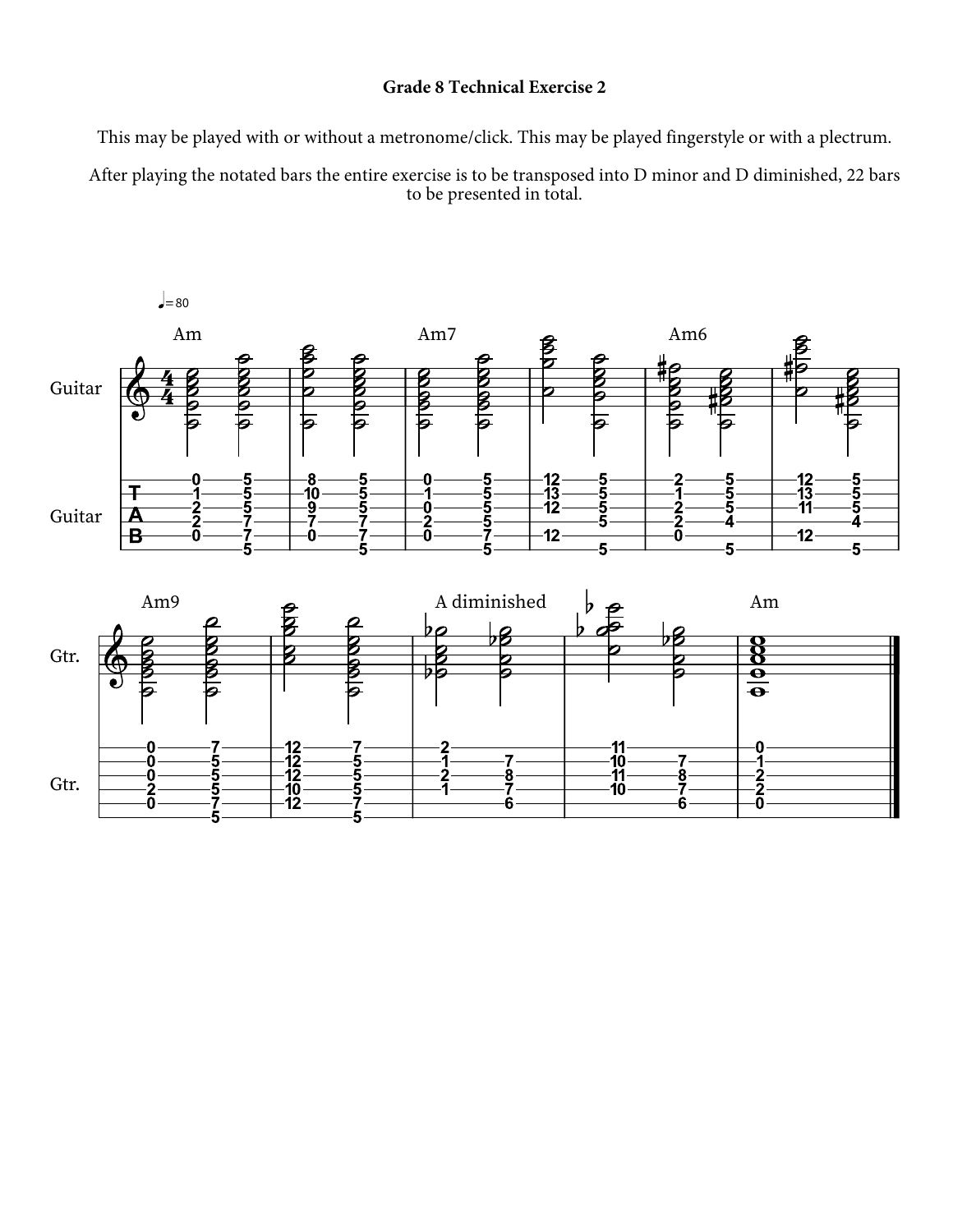#### **Grade 8 Technical Exercise 3**

This may be played with or without a metronome/click. The repeat is to be played 16 bars in total. This chart may be presented transposed to any key.

This chart may be interpreted with any guitar tone to appropriately define any one of the six examples of playing style. Candidates are welcome to feature any tuning, capo use or string arrangement.

The tempo is for guidance and suggestion alongside each example of interpretation.

This may be played with any combination of chord/solo to capture the character of the examples given, the responsibility on the candidate being to showcase their creative interpretation.

Before the start of this section of the exam, clearly state the chosen genre/style. For example : " Exercise 3, style 2, heavy rock....".



#### **1. Folk/Pop Fingerpicking**

This may be presented with any appropriate tone, acoustic or electric.

The notated pattern on E for the whole bar is an example only. Different chords require different string groups.

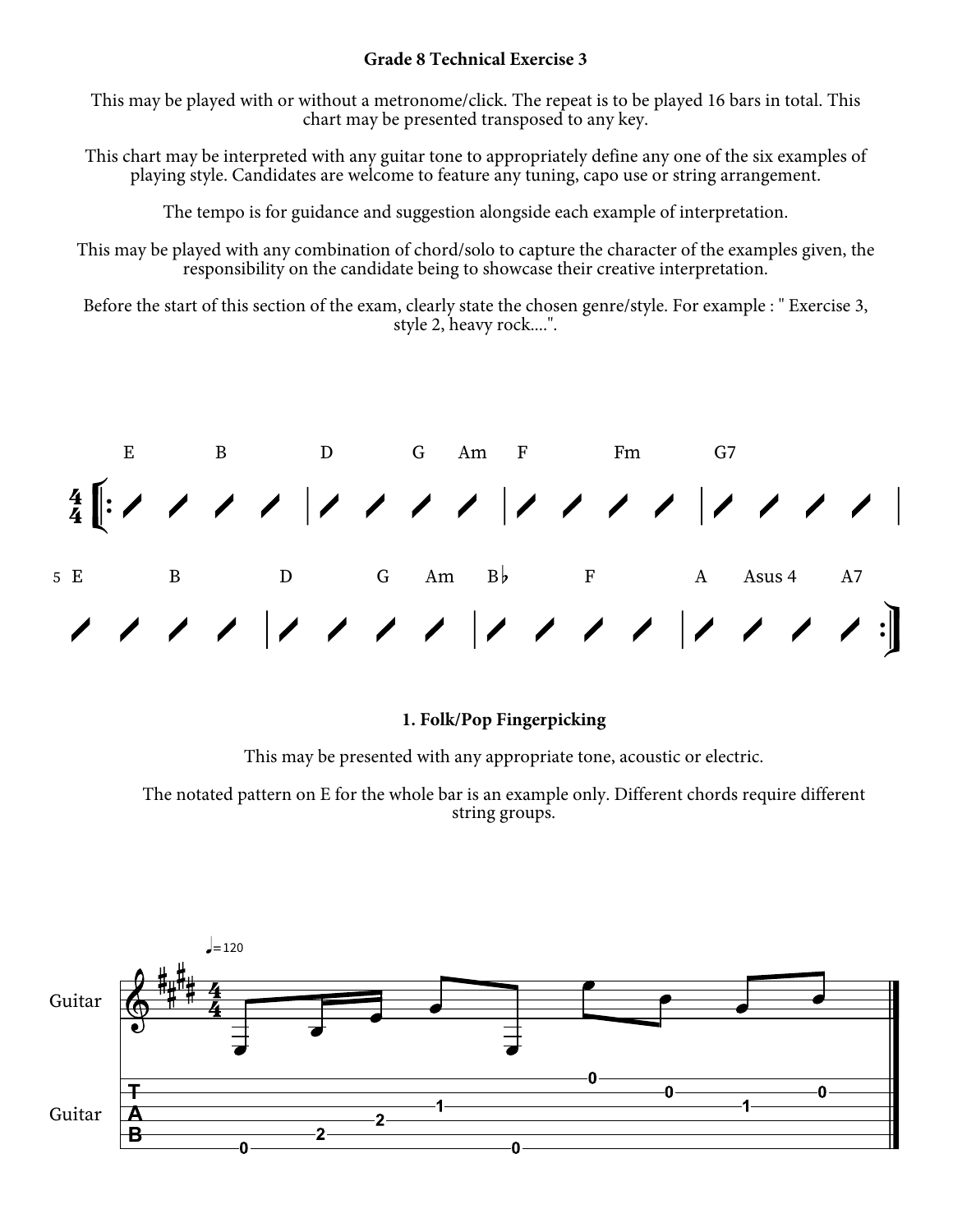#### **2. Heavy Metal**

An appropriate tone is vital to capture this style/genre.

This notated rhythm on E for the whole bar is an example only for a basic "Rhythmic template." The piece should be approached as a solo with combinations of chords and single string work, an emphasis on an individual creative interpretation.



#### **3. Funk/Hip-Hop**

An appropriate tone is vital to capture this style/genre.

This notated rhythm on E7 for the whole bar is an example only for a basic "Rhythmic template."

The piece should be approached as a solo with combinations of chords and single string work, an emphasis on an individual creative interpretation.

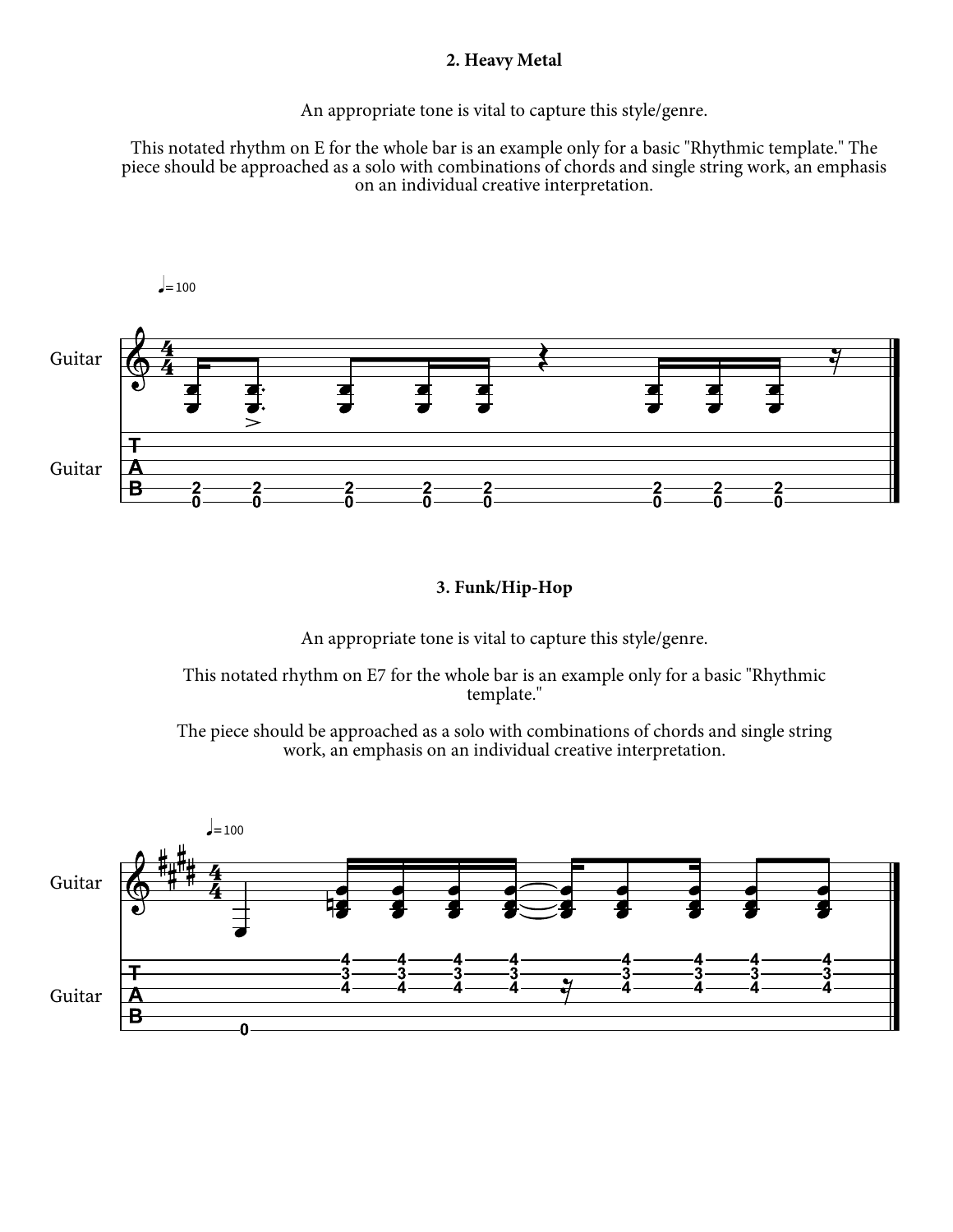#### **4. African Township**

An appropriate tone is vital to capture this style/genre.

This may be played on an acoustic or an electric guitar.

This notated rhythm on E for the whole bar is an example only for a basic "Rhythmic template." The piece should be approached as a solo with combinations of triad chords and single string work with an emphasis on individual creative interpretation.





This may be played on an acoustic or an electric guitar.

The notated example is a suggestion only for appropriate substitutions E to B. Candidates are free to interpret the changes for their own individual approach within the jazz idiom.

> This is to be presented as a solo featuring chords and single lines, the candidate is free to present any rhythmic feature or tempo.



 $\vert$ =70